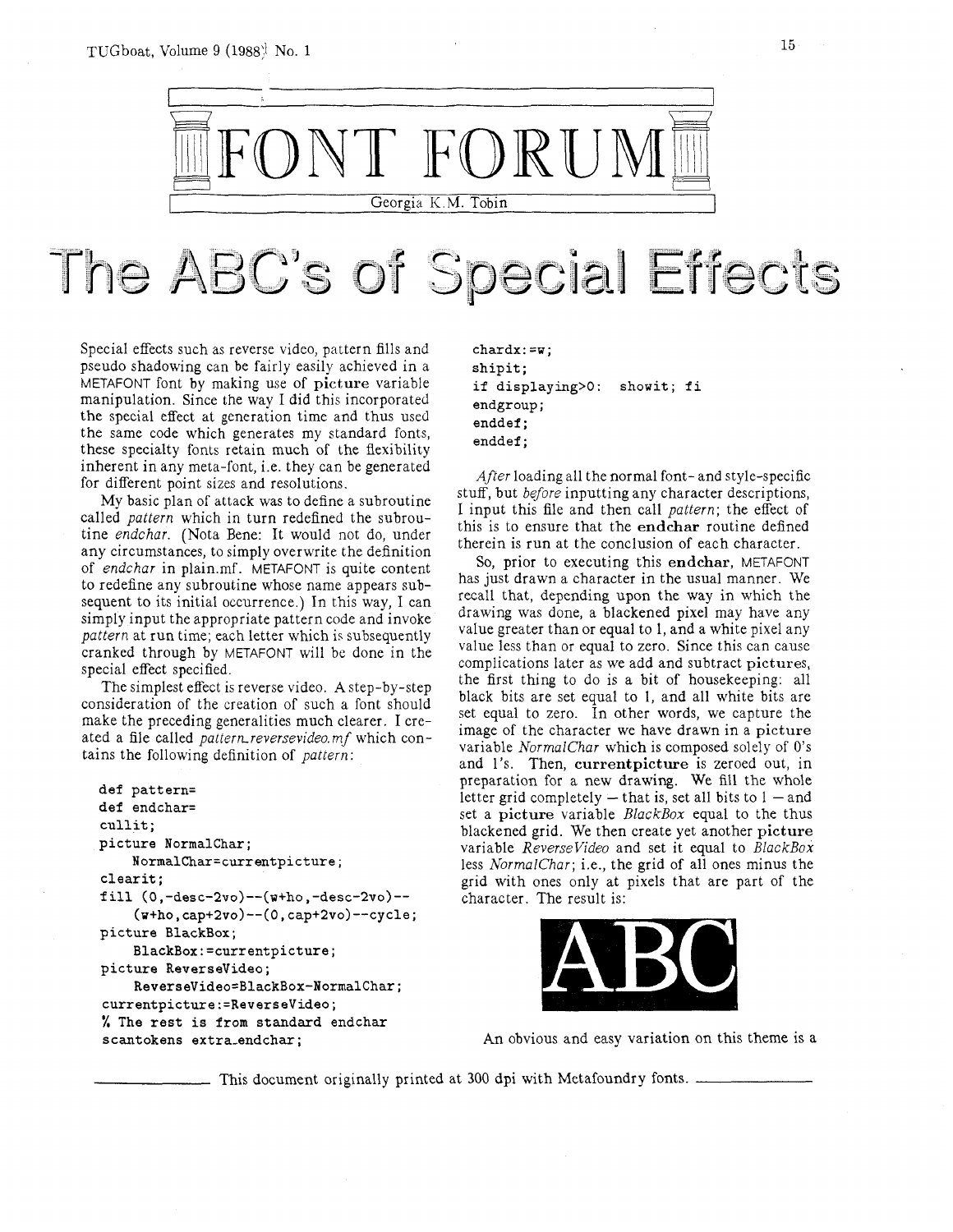greyed reverse video font. One way of achieving this is with a striped overlay:



We can produce this by creating a file which is called pattern-reversegreyed which replaces the line currentpicture : =Reversevideo ; in the preceding code with these lines:

```
clearit ; 
pickup MinPen; 
for f=-desc-2vo step HugeStep 
  until cap+2vo: 
    draw (0, f) -- (w, f);
endfor;
picture Stripeoverlay; 
    StripeOverlay=currentpicture; 
currentpicture := 
    StripeOverlay+ReverseVideo;
```
which simply defines and draws a picture *StripeOverlay* which is added to the picture variable for the reverse video character as drawn in the same way as above. If we produce a new pattern file wherein we change that last line of code above to:

```
currentpicture := 
    Stripeoverlay-Reversevideo;
```
we get:



Extending the basic idea here just a bit, it seems that we can put a character filled with one pattern on a background filled with another. The following is the salient portion of the code which defines *pattern\_stripendot, a character filled with dots on a* striped background. (We may assume that pictures *NormalChar* and *Reversevideo* have been defined as in the preceding examples.)

```
% pattern one: the background pattern 
pickup HinPen; 
for f=-desc-vo step MedStep 
  until cap+vo: 
    draw (0, f) --(\text{w+ho}, f);
 endfor;
currentpicture : =
```
This document originally printed at 300 dpi with Metafoundry fonts.

or

 $O<sub>1</sub>$ 

or even

```
currentpicture-NormalChar;
 cullit; 
 picture StripedGround; 
    StripedGround:=currentpicture; 
  clearit ; 
 % pattern two: the character fill 
 pickup PinPointPen; 
 for g=O step BigStep until w: 
    for f=-desc-vo step BigStep 
      until cap+vo: 
        draw (g,f); 
   endfor:
  endfor:
  cullit; 
  currentpicture:= 
      currentpicture-Reversevideo; 
  cullit; 
  picture DottedChar; 
      DottedChar:=currentpicture; 
  clearit ; 
  currentpicture:= 
      DottedChar+StringedGround;and yields:
```


Clearly, by modifying what goes in the slots for pattern one and pattern two, we can produce

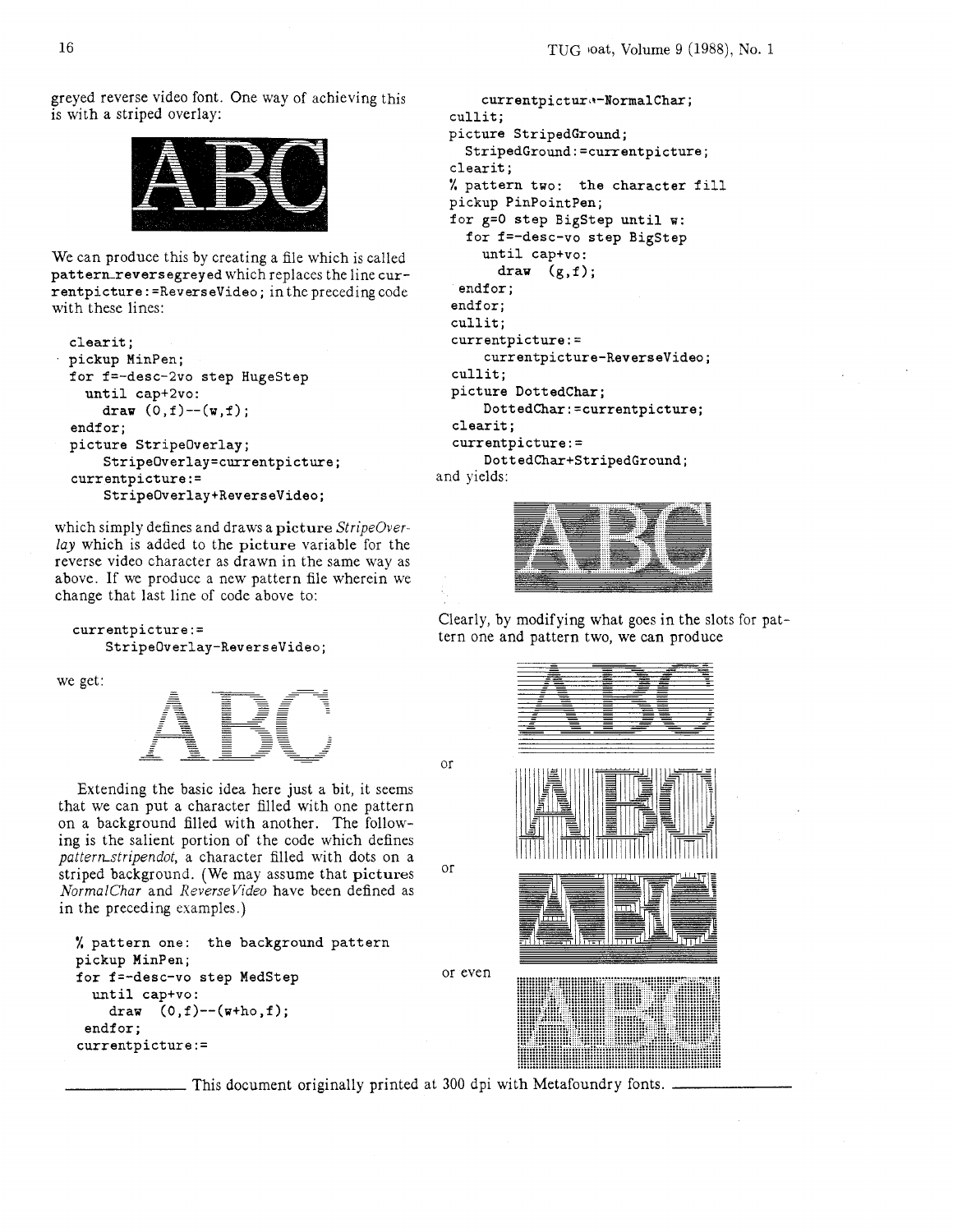When I was outlining this article, I had intended to say something along the lines of 'you are limited only by your cleverness in coding patterns' at this juncture; but as I produced the patterned fonts to use, I discovered that you are also limited by METAFONT's capacity. In particular, the vertically oriented patterns fly in the face of the underlying idea of GF files, and the GF files get very big very fast.

In addition to doing arithmetic with picture variables to produce pattern filled characters, we can also manipulate pictures with rotations and shifts. We can produce a mirror image font



with a shifted reflection of NormalChar:

```
picture Mirrorhiage; 
    MirrorIrnage:=NormalChar 
     ref lectedabout ((0,O) , (0 ,h)) 
     shifted (u , 0) ;
```
A reverse video mirror image is accomplished by producing ReverseVideo in the same way as shown in the first example, and then doing a reflectedabout followed by shifted as before:



And, not to belabor the point, the same approach can produce any random pattern reflectedabout any line (that does not result in a transformation that METAFONT deems "too hard") and shifted any amount.



\*\*\*\*\*\*\*\*\*

Finally, I combined the two approaches  $-$  arith-

metic on picture variables and manipulation of them via shifts  $-$  to get a 'pseudo-shadow' effect. First, I shifted the character image to the right and down and subtracted the non-shifted character image from that shadow (giving the picture ShadowOnly). Then I laid a pattern-filled character on top. More precisely, I said:

```
f: =-desc-2vo; 
pickup MinPen; 
for f=-desc-2vo step HugeStep 
  until capt2vo : 
    draw (Otho,f)--(w,f); 
endf or; 
currentpicture : =
    currentpicture-Reversevideo; 
cull it ; 
picture StripedChar; 
    StripedChar:=currentpicture; 
clearit; 
currentpicture :=NormalChar
  shifted ( .5ucHairP , - .5ucHairP) ; 
picture Shadow; 
    Shadow:=currentpicture; 
clearit ; 
currentpicture:=Shadow-Normalchar; 
cullit; 
picture ShadowOnly; 
     ShadowOnly:=currentpicture; 
clearit; 
currentpicture:= 
     ShadowOnly+StripedChar;
```
to get:



It should go without saying that any pattern may be used for the shifted shadow image, and any pattern may be used for the non-shifted image; likewise, the shifting may be in any direction, although the amount will doubtless be small in any case.



You'll want to use discretion in combining patterns and shifts: such combinations quickly lead to effects that are not so much 'special' as rather woozy, as

This document originally printed at 300 dpi with Metafoundry fonts.